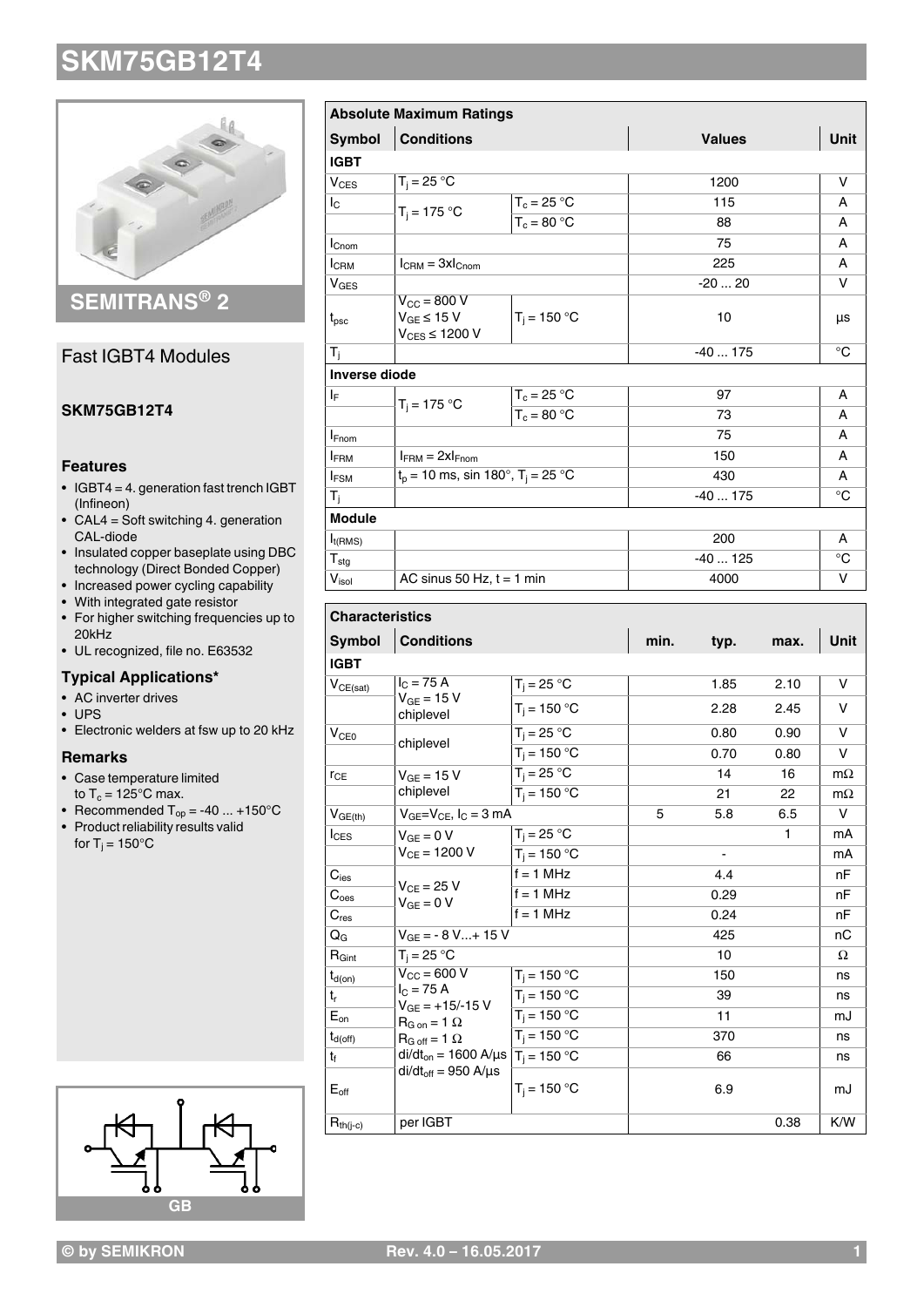

# **SEMITRANS® 2**

### Fast IGBT4 Modules

### **SKM75GB12T4**

#### **Features**

- IGBT4 = 4. generation fast trench IGBT (Infineon)
- CAL4 = Soft switching 4. generation CAL-diode
- Insulated copper baseplate using DBC technology (Direct Bonded Copper)
- Increased power cycling capability
- With integrated gate resistor
- For higher switching frequencies up to 20kHz
- UL recognized, file no. E63532

### **Typical Applications\***

- AC inverter drives
- UPS
- Electronic welders at fsw up to 20 kHz

#### **Remarks**

- Case temperature limited
- to  $T_c = 125^{\circ}$ C max.
- Recommended  $T_{op} = -40 ... +150$ °C
- Product reliability results valid for T $_{\rm j}$  = 150°C

| <b>Characteristics</b> |                                                                                           |                 |      |      |      |                |
|------------------------|-------------------------------------------------------------------------------------------|-----------------|------|------|------|----------------|
| <b>Symbol</b>          | <b>Conditions</b>                                                                         |                 | min. | typ. | max. | <b>Unit</b>    |
| <b>Inverse diode</b>   |                                                                                           |                 |      |      |      |                |
| $V_F = V_{FC}$         | $I_F = 75 A$                                                                              | $T_i = 25 °C$   |      | 2.17 | 2.49 | v              |
|                        | $V_{GF} = 0 V$<br>chiplevel                                                               | $T_i = 150 °C$  |      | 2.11 | 2.42 | $\vee$         |
| $V_{F0}$               | chiplevel                                                                                 | $T_i = 25 °C$   |      | 1.30 | 1.50 | v              |
|                        |                                                                                           | $T_j = 150 °C$  |      | 0.90 | 1.10 | v              |
| ľF                     | chiplevel                                                                                 | $T_i = 25 °C$   |      | 12   | 13   | $m\Omega$      |
|                        |                                                                                           | $T_i = 150 °C$  |      | 16   | 18   | $m\Omega$      |
| <b>IRRM</b>            | $I_F = 75 A$<br>$di/dt_{off} = 990 A/\mu s$<br>$V_{GE} = \pm 15 V$<br>$V_{CC} = 600 V$    | $T_i = 150 °C$  |      | 37   |      | A              |
| $Q_{rr}$               |                                                                                           | $T_i = 150 °C$  |      | 12.6 |      | μC             |
| $E_{rr}$               |                                                                                           | $T_i = 150 °C$  |      | 4.7  |      | mJ             |
| $R_{th(j-c)}$          | per diode                                                                                 |                 |      |      | 0.58 | K/W            |
| <b>Module</b>          |                                                                                           |                 |      |      |      |                |
| $L_{CE}$               |                                                                                           |                 |      | 30   |      | nH             |
| $R_{CC' + EE'}$        | measured per<br>switch                                                                    | $T_C = 25 °C$   |      | 0.65 |      | $m\Omega$      |
|                        |                                                                                           | $T_c = 125 °C$  |      | 1.09 |      | $m\Omega$      |
| $R_{th(c-s)}$          | calculated without thermal coupling<br>$(\lambda_{\text{grease}} = 0.81 \text{ W/(m*K)})$ |                 |      | 0.04 | 0.05 | K/W            |
| $M_{\rm s}$            | to heat sink M6                                                                           |                 | 3    |      | 5    | <b>Nm</b>      |
| $M_{t}$                |                                                                                           | to terminals M5 | 2.5  |      | 5    | <b>Nm</b>      |
|                        |                                                                                           |                 |      |      |      | N <sub>m</sub> |
| W                      |                                                                                           |                 |      |      | 160  | g              |

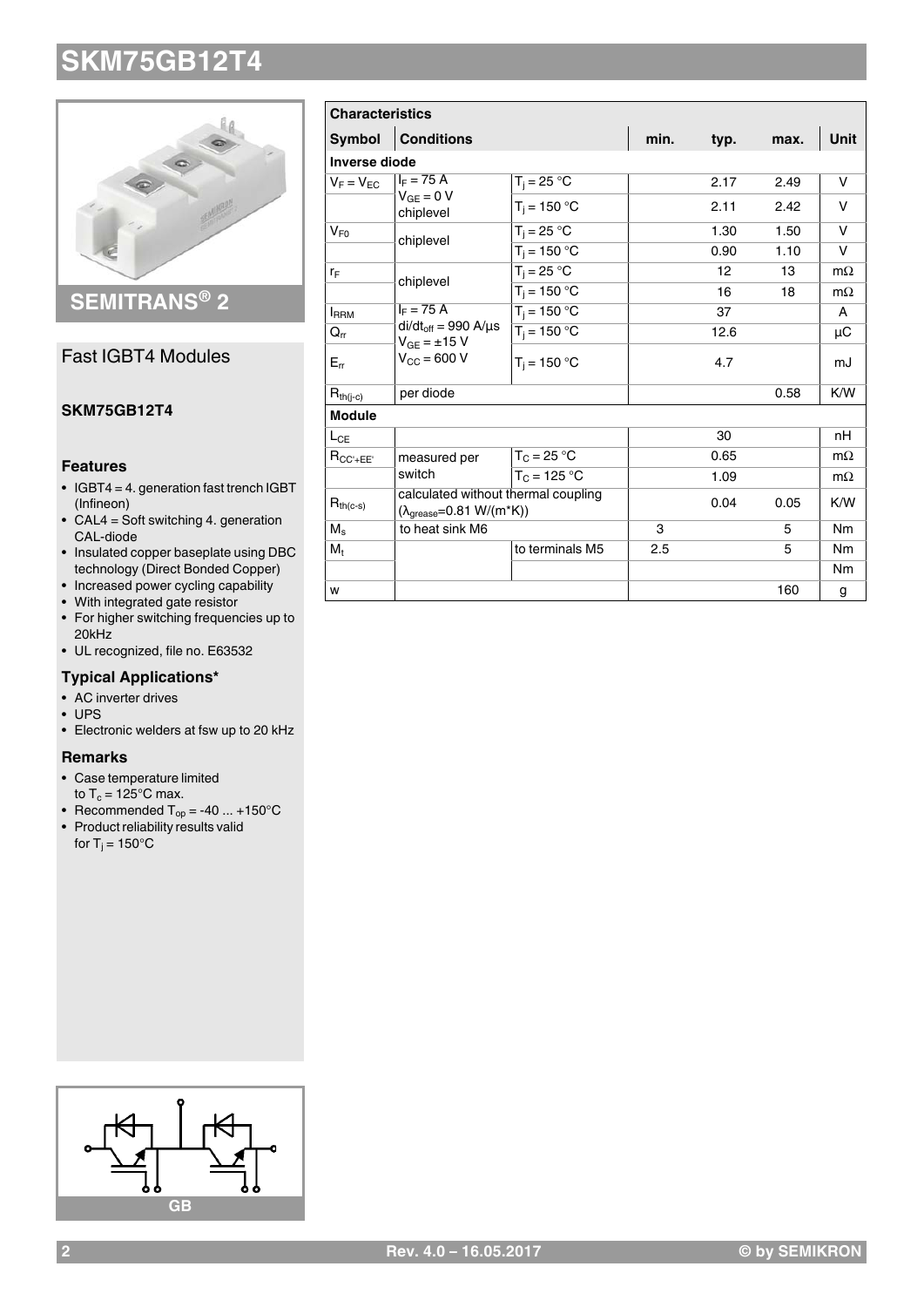









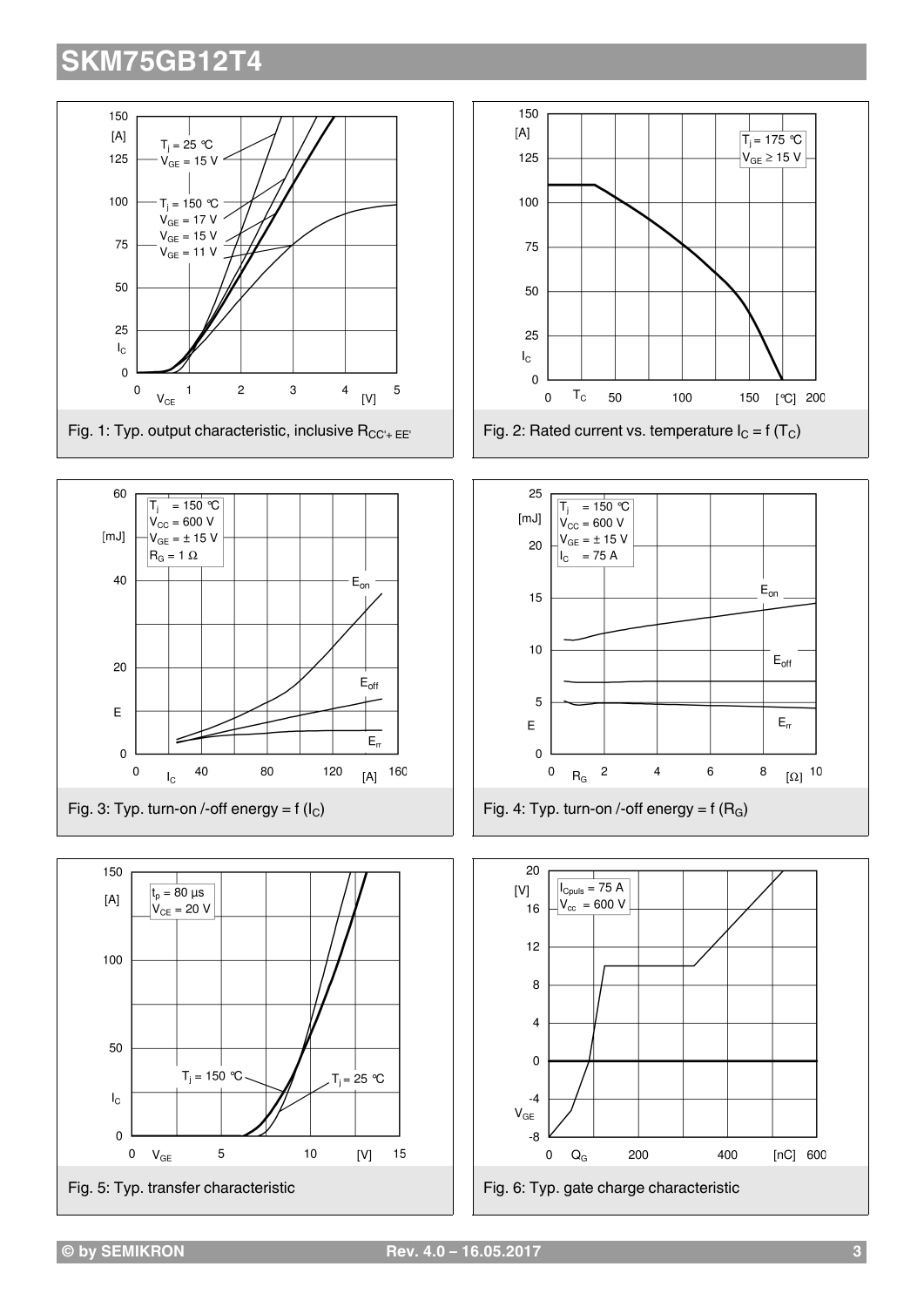

**4 Rev. 4.0 – 16.05.2017 © by SEMIKRON**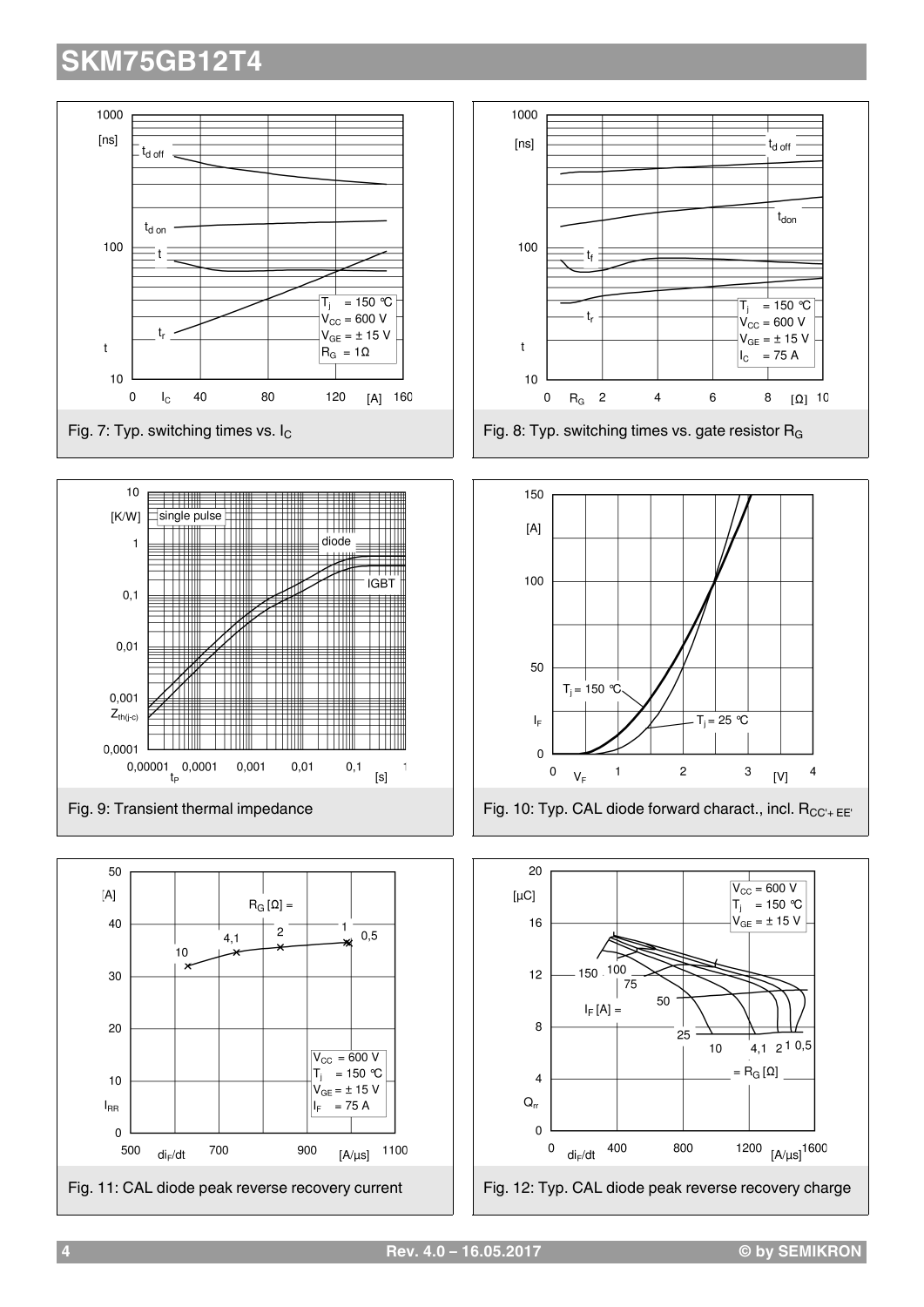Dimensions in mm





**© by SEMIKRON Rev. 4.0 – 16.05.2017 5**